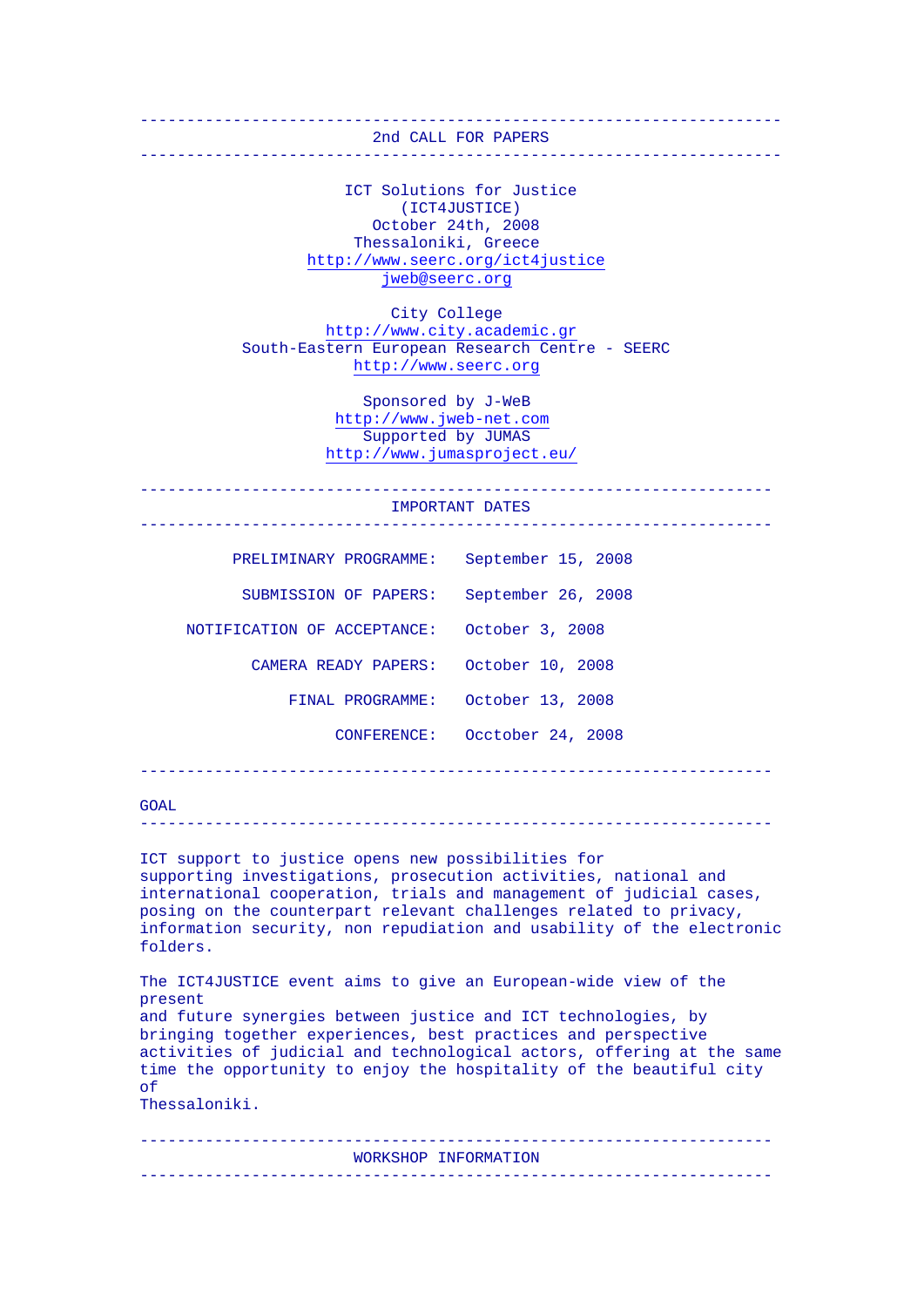OFFICIAL LANGUAGE: The official language of the conference is English. PAPER SUBMISSION: Authors should submit a full paper (maximum 8 pages) through EasyChair: [www.easychair.org/conferences?conf=ict4justice](http://www.easychair.org/conferences?conf=ict4justice) FORMAT: Following Springer's format for Lecture Notes in Computer Science (LNCS). A template for Microsoft Word 2000 & 2003 along with instructions for authors can be downloaded at <http://www.seerc.org/ict4justice/misc/T1-book.zip>. Further information as well as LaTeX templates are available at Springer's website [\(http://www.springer.com/authors/book+authors?SGWID=0-154102-](http://www.springer.com/authors/book+authors?SGWID=0-154102-12-417900-0)  $12-417900-0$ ). PROCEEDINGS: Web-proceedings will be uploaded on the event's web page. The proceedings will be published also as an edited volume. LOCATION: The workshop will take place in Thessaloniki, one of the oldest cities in Europe and the second largest city in Greece. The easiest way to get to Thessaloniki is by a direct flight to the city's airport named "Macedonia" (13km from city's centre). For location maps and more travel directions please check the conference's web site. REGISTRATION: Registration is free but please register in advance using the form in the conference's web site. -------------------------------------------------------------------- COMMITTEES -------------------------------------------------------------------- WORKSHOP CHAIRMAN: \* Dr. George Eleftherakis (Computer Science Department, City College – Greece) ORGANISING COMMITTEE: \* Mr. Mauro Cislaghi (Project Automation S.p.A. – Italy) - chairman \* Dr. Konstantinos Dimopoulos (Computer Science Department, City College – Greece) \* Mr. Konstantinos Rousis (Computer Science Department, City College – Greece) PROGRAMME COMMITTEE: \* Prof. Francesco Archetti (Faculty of Computer Sciences, University of Milano Bicocca – Italy) \* Dr. Alexia Briassouli (CERTH-ITI, Thessaloniki – Greece) \* Prof. Gordana Lazetic Buzarovska (Faculty of Law, Cyril and Methodius University – FYROM) \* Mr. Miso Dokmanovic (Faculty of Law, Cyril and Methodius University – FYROM) \* Prof. Tom van Engers (Leibniz Center for Law, University of Amsterdam – The Netherlands) - co-chairman \* Dr. Giuseppe Daniele Falavigna (Fondazione Bruno Kessler, Trento – Italy)